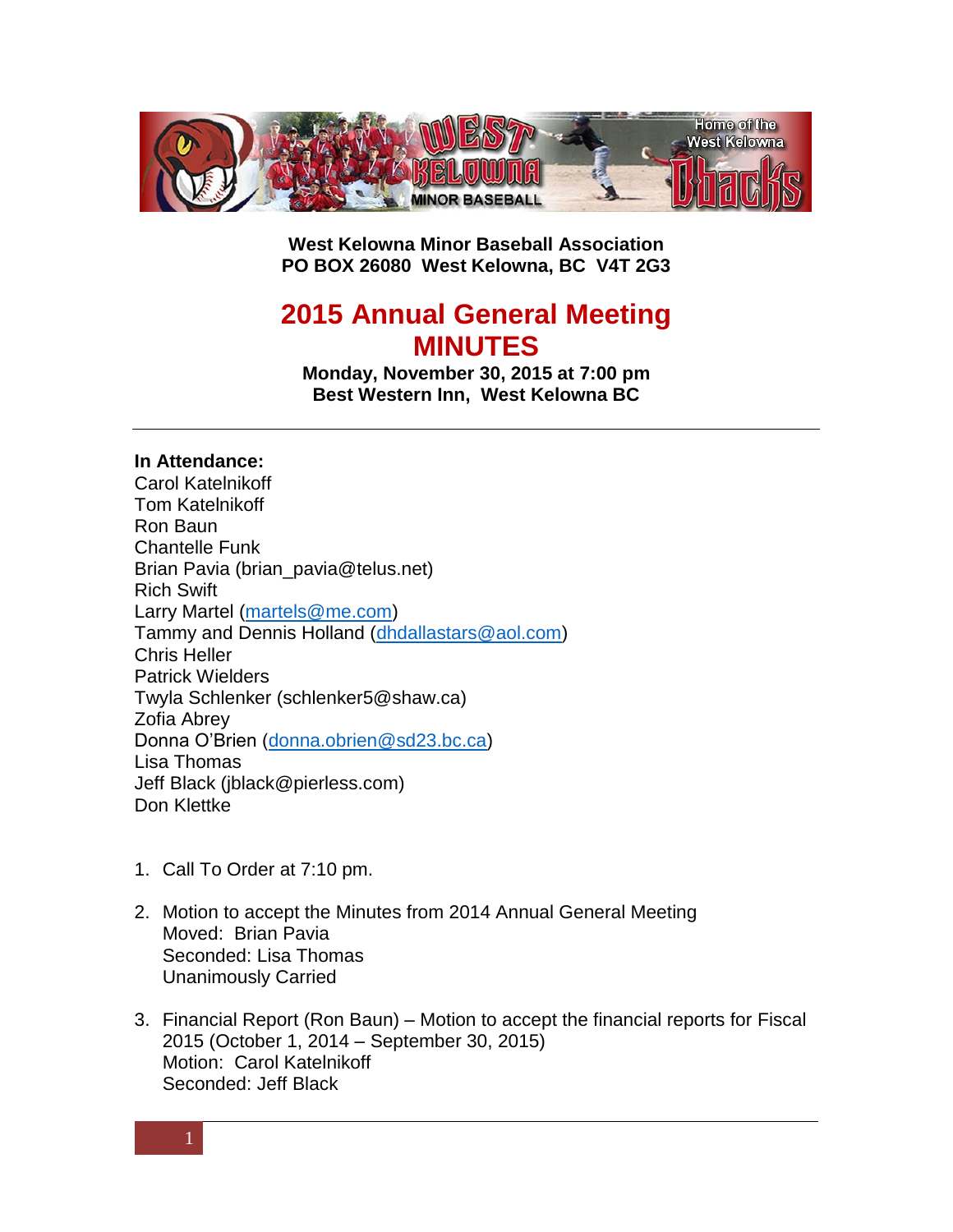Unanimously Carried

- a. Total Revenue was \$114,230.33 which includes, but not limited to, registration revenue, BC Gaming Grant and fundraising dollars.
- b. Total Expenses were \$114,373.85
- 4. Directors Reports:
	- a. 7U T-ball (Rich Swift)
		- i. 34 players registered forming 4 teams.
		- ii. Coaches were great this year and instructed to try and get kids on and off the field as quickly as possible to keep things moving so they don't lose interest.
		- iii. 2 evaluation days and wrap up party at Chief Tomat with hot dogs and drinks supplied by Save-On Foods.
		- iv. Rose Valley Field is not taken care of and is unsafe for our players.
	- b. 9U Tadpole (by Rich Swift for Stephen Johnston)
		- i. 20 players forming 4 teams.
		- ii. Grand Slam program seemed fairly advanced for this division did take some of the plans and simplified for this age group.
	- c. 11U Mosquito (Chris Heller)
		- i. Spring season: 47 players formed 4 teams. Interlocked schedule with Summerland and Penticton for a total of 9 teams. Two (2) teams participated in a Rutland Tournament and the other 2 in the Penticton tournament. We hosted a 3-day tournament with 8 teams and finished top 3.
		- ii. Summer season: Formed a AA team with the 12 players that tried out. Scheduled 6 exhibition games and helped host VOC. Also hosted Provincial qualifiers and went to Surrey for the Provincials and the players did a great job of representing West Kelowna and were being called the hitting team.
	- d. 13UPee Wee (Patrick Wielders)
		- i. Winter League: 8 week indoor program at Sensiyusten Gym with the program run by a paid head coach from outside the association.
		- ii. Spring League: 60 registrations  $(33 \times 2^{nd})$  year and 27 x 1 year). 5 officially registered head coaches and 10 officially registered assistant coaches with completely criminal record checks and all encouraged to take coaching clinics. Thank you Coaches! Did tier the teams this year ending up with a AA team and 3 AAA teams.
		- iii. Summer League: Without enough interest to continue into Summer, received approval from BC Minor for a merge with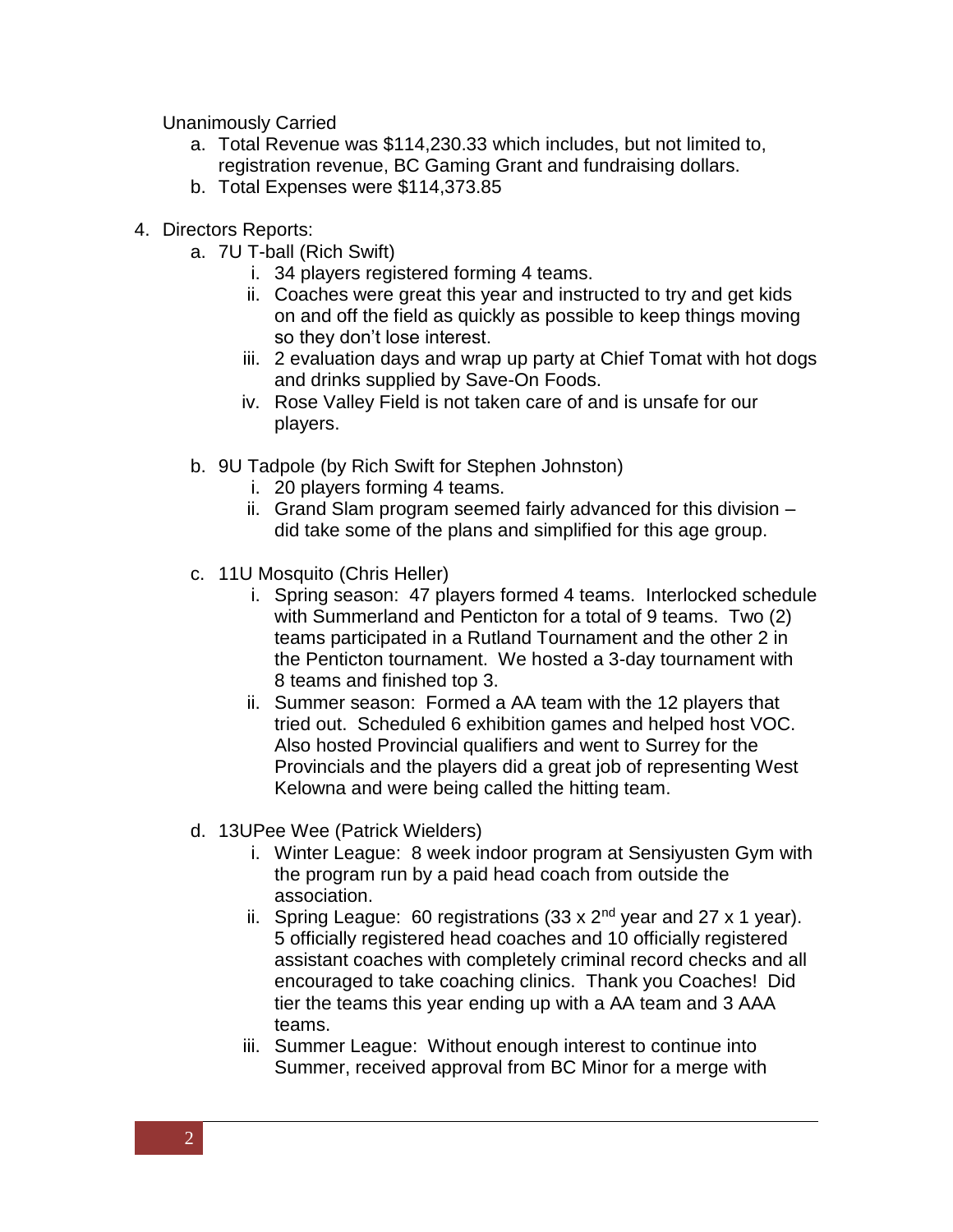Rutland and a AA team called the VOC Chargers was established.

- iv. Fall League: 13U peewee fall ball program offered with 13 players played 6 exhibition games and 8 tournament games and held 6 weeks of practices focusing on player development.
- e. 15U Bantam (Carol Katelnikoff)
	- i. Spring Ball: 2 teams were formed. Our home tournament was a success with 5 teams participating.
	- ii. Summer Ball: Merged with Rutland Minor Baseball for 15U A, with 6 players from each association. Came in 2<sup>nd</sup> at VOC and also went to Comox Valley for provincials.
- f. 18U Midget (Tom Katelnikoff)
	- i. Winterball League: Allowed those players who participated to get a good head start on the season
	- ii. Arizona: 16 players made a trip to Mesa Arizona for a four-day baseball clinic and 4 exhibition games.
	- iii. Spring Ball: 18U AA team competed in the interior league interlocking program with 14-15 players. 18U AAA team played 57 games.
	- iv. Fall Ball: 18U combined with the 15U program and played 20 games. Focus was on player development.
- g. 1st Vice President (Don Klettke)
	- i. The VOC (Valley Of Champions) tournament is to provide our local association's summer teams an opportunity to participate in a competitive tournament, ahead of provincial tournaments without incurring the very high cost of travel. This year 70 teams took place in the tournament of which approximately 20 were local teams. WKMBA has an 11U AA team, a 13U A team and an 18U AAA team and participated in merged teams in 13U AA and 15U A.
- h. 2nd Vice President (Rich Swift)
	- i. Picture day went well. Kevin at AAA Photography was a pleasure to work with.
	- ii. A "Coaches Discipline Action Plan" will be in place for 2016 and a copy given to each coach so everyone knows that we will not tolerate any unseemly behavior.
	- iii. In 2016 we are proposing to send out a survey for each team on how the parents/players thought of the season helping us improve and make our association stronger.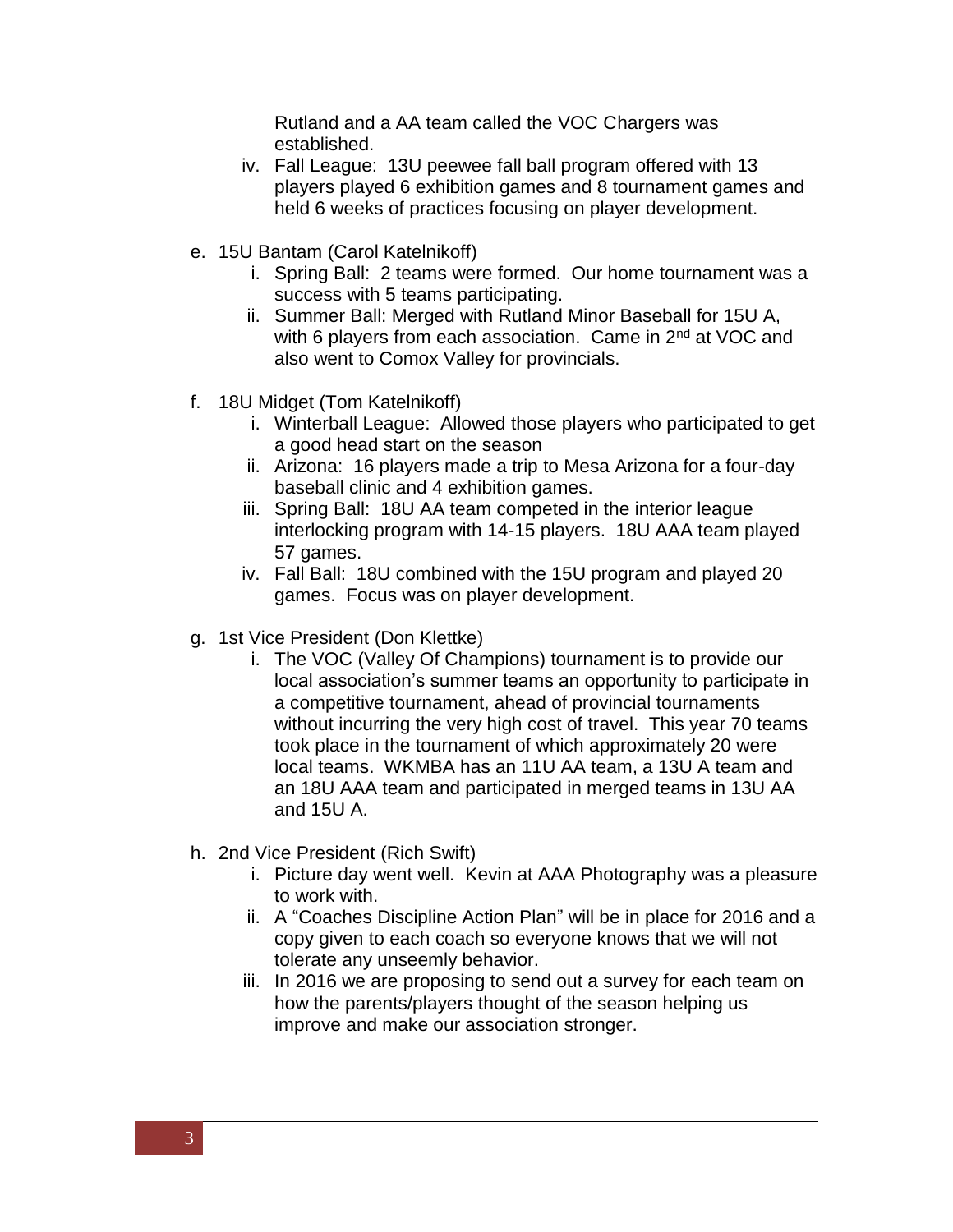- i. Registrar (Lisa Thomas) Spring ball registration went well and online payment system helped. Kids Sport and Jumpstart programs are avenues for funding children in need.
- j. Webmaster (Lisa Thomas) Website working well.
- k. Uniform (Zofia Abrey) sorted jerseys and pants and distributed. Black Coaches' jerseys were ordered this year and new midget jerseys.
- l. Equipment (Patrick Wielders)
	- i. With help from many volunteers we did a massive clean-up and reorganization of our main equipment shed
	- ii. Equipment was purchased as needed and have detailed a budget for ongoing field maintenance and equipment for the upcoming years.
- m. Head Coach (Tom Katelnikoff)
	- i. 2015 was a solid year for WKMBA in both coaching and player development.
	- ii. NCCP hosted an NCCP Initiation and regional coaches' certification clinic in April. Approximately 30 coaches attended.
	- iii. Inside Pitch In July, Morgan Reiter came to West Kelowna with his inside pitch baseball academy baseball camp.
	- iv. Big League Experience In August, Marty Lehn of Big League Experience put on a 1 day camp in West Kelowna. For 11U/13U and 15U/18U
	- v. Fall Community Baseball Program worked with the City of West Kelowna Rec Department for 8-10 year olds 10 session program.
	- vi. MBSS Baseball Academy WKMBA provided coaches and assistant coaches for the MBSS baseball academy.
	- vii. Post-Secondary Scholarship Opportunities Helped 4-5 players prepare videos to be sent to various post-secondary institutions in an attempt to get a scholarship or play for a school in a CAN or US college.
- n. Tournament (Vacant)
- o. Umpire in Chief (Don Klettke) Goal is to support Umpires we have and encourage and mentor younger umpires.
- p. Concession (Carol Katelnikoff) good year and good volunteers. Profit \$564.00 for the year. Paid for costs and some field upgrades.
- q. Fundraising (Vacant)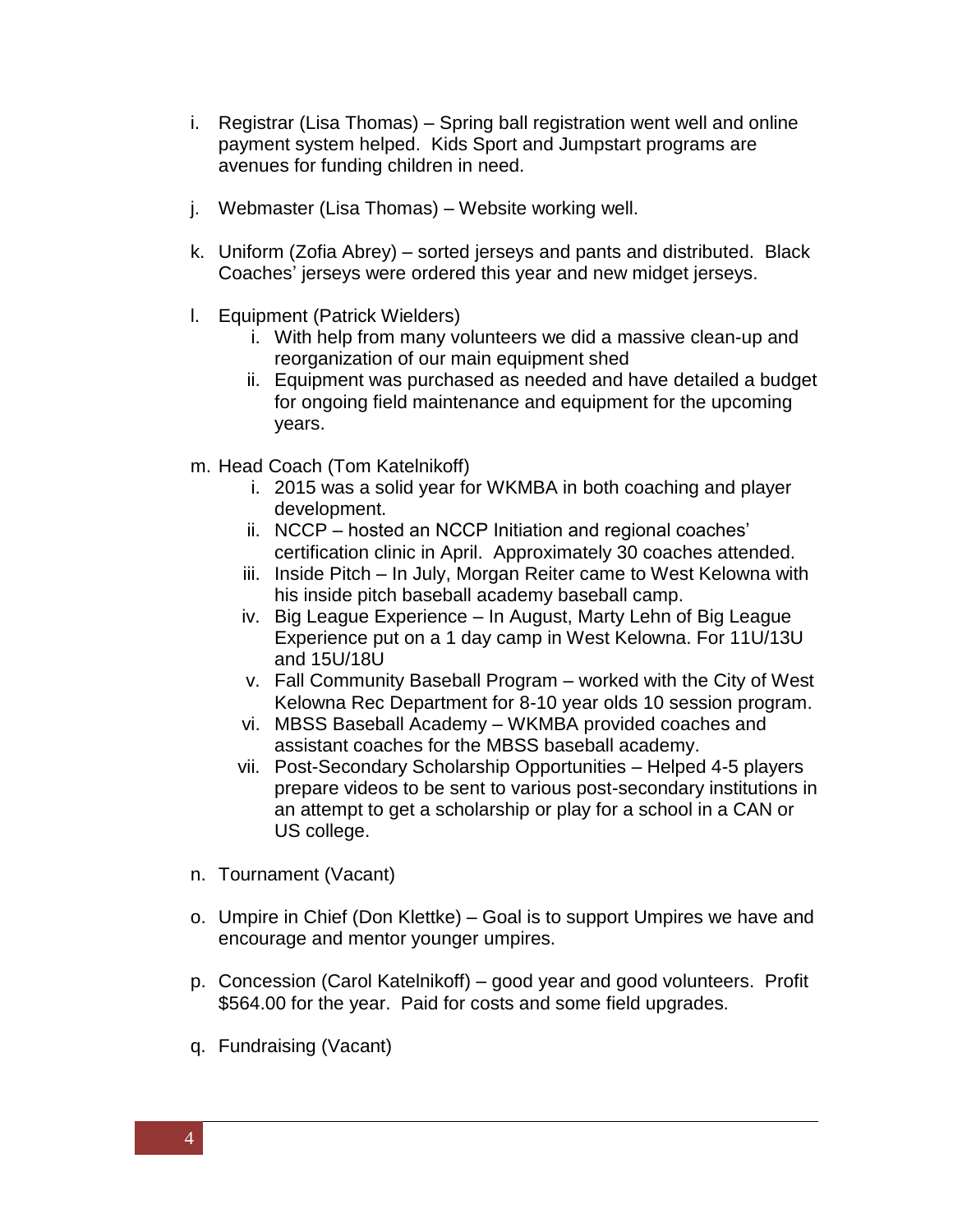- r. VOC rep (Don Klettke) see notes from VP report.
- 5. President's Report: (Tom Katelnikoff)
	- a. Has been a very successful season
	- b. Have been part of the proposal for the upgrade to Kinsmen Park and developed relationships with the City of West Kelowna Mayor and staff.
	- c. Have received many compliments from neighboring associations with respect to most of our coaches – thank you!
	- d. BC Baseball AGM was November 14<sup>th</sup> in Richmond. Overall, registration with BC Baseball topped 15,000 players in 2015. Their new purpose statement is "helping young players in communities across BC have fun and develop baseball skills" with a vision to become "an exemplary youth baseball association in Canada, BC".

## **6. Board of Directors**

#### **Executive Board Members**

| President $-2$ year term           | <b>Tom Katelnikoff</b> |
|------------------------------------|------------------------|
| $1st$ Vice President – 2 year term | <b>Rich Swift</b>      |
| 2 <sup>nd</sup> Vice President     | Don Klettke            |
| Secretary                          | <b>Chantelle Funk</b>  |
| Treasurer                          | Ron Baun               |

#### **Appointed Directors**

| <b>7U Director</b>         | <b>Rich Swift</b>       |
|----------------------------|-------------------------|
| 9U Director                |                         |
| 11U Director               | <b>Shawn Vodarek</b>    |
| <b>13U Director</b>        | <b>Patrick Wielders</b> |
| <b>15U Director</b>        |                         |
| 18U Director               |                         |
| <b>Equipment Director</b>  | <b>Patrick Wielders</b> |
| <b>Tournament Director</b> |                         |